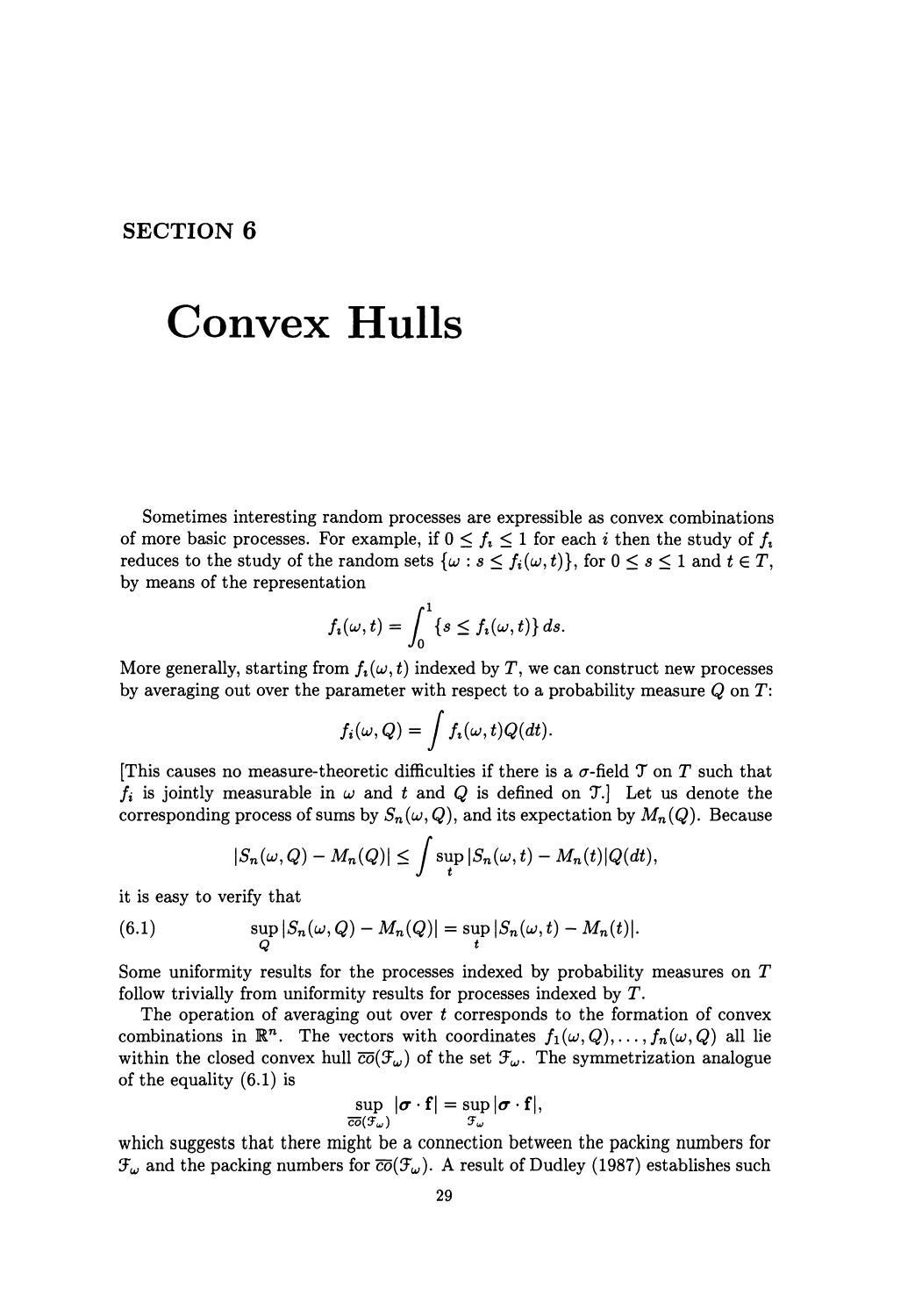## 30 EMPIRICAL PROCESSES

a connection for the ubiquitous case of sets whose packing numbers grow like a power of  $1/\epsilon$ . Even though inequality (6.1) makes the result slightly superfluous for the purposes of these lecture notes, it is worth study as a beautiful example of a probabilistic method for proving existence theorems.

The result could be stated in great generality-for Hilbert spaces, or even for "spaces of type  $2$ "---but the important ideas all appear for the simple case of a bounded subset of Euclidean space.

 $(6.2)$  THEOREM. Let  $\mathcal F$  be a subset of the unit ball in a Euclidean space. If there *exist constants A and W such that* 

 $D_2(\epsilon, \mathcal{F}) \leq A(1/\epsilon)^W$  *for*  $0 < \epsilon \leq 1$ ,

*then for each*  $\tau$  *with*  $2 > \tau > \frac{2W}{2+W}$ ,

$$
D_2(\epsilon, \overline{co}(\mathcal{F})) \le \exp(C(1/\epsilon)^{\tau}) \quad \text{for } 0 < \epsilon \le 1.
$$

*for some constant C that depends only on A, W and*  $\tau$ *.*  $\Box$ 

Note that the inequality  $2 > \tau$  ensures

$$
\int_0^1 \sqrt{\log D_2(x, \overline{co}(\mathcal{F}))} \, dx < \infty.
$$

Indeed  $\tau = 2$  represents the critical value at which the integral would diverge. For these notes the theorem has one major application, which deserves some attention before we get into the details of the proof for Theorem 6.2.

(6.3) EXAMPLE. Let  $\mathcal F$  be a bounded subset of  $\mathbb{R}^n$  with envelope **F**. The convex cone generated by  $\mathcal{F}$  is the set  $\mathcal{G} = \{r\mathbf{f}: r > 0, \mathbf{f} \in \mathcal{F}\}\)$ . Suppose  $\mathcal{G}$  has the property: *for some integer* V, no  $(V+1)$ *-dimensional coordinate projection of*  $\mathcal G$  *can surround the corresponding projections of*  $\bf{F}$  *or*  $-\bf{F}$ . Then Theorem 6.2 and the results from Section 4 will imply that  $D_2(\epsilon|\alpha \odot \mathbf{F}|_2, \alpha \odot \mathcal{F}) \leq \exp[C(1/\epsilon)^{\tau}]$  for  $0 < \epsilon \leq 1$  and all nonnegative  $\alpha$ , with constants *C* and  $\tau < 2$  depending only on *V*.

Without loss of generality, suppose  $\alpha$  has all components equal to one, and  $\mathcal F$  is a subset of the positive orthant with  $F_i > 0$  for each i. [The projection property of 9 still holds if we replace each **f** by the vector with coordinates  $f_i^+$  or the vector with coordinates  $f_i^-$ . By a trivial rescaling, replacing **f** by  $f/|F|_2$ , we may also assume that  $|\mathbf{F}|_2 = 1$ , so that  $\mathcal F$  is a subset of the unit ball.

Define a new set  $H$  of all vectors with coordinates of the form

$$
h(r,\mathbf{f})_i = F_i\{rf_i \geq F_i\},\
$$

where r ranges over positive real numbers and **f** ranges over  $\mathcal{F}$ . Certainly  $\mathcal{H}$  is a subset of the unit ball. Its closed convex hull contains  $\mathcal{F}$ , because

$$
f_i = \int_0^1 F_i \{f_i > sF_i\} ds
$$

for every nonnegative  $f_i$ . We have only to check that

$$
D_2(\epsilon, \mathcal{H}) \le A(1/\epsilon)^W \qquad \text{for } 0 < \epsilon \le 1
$$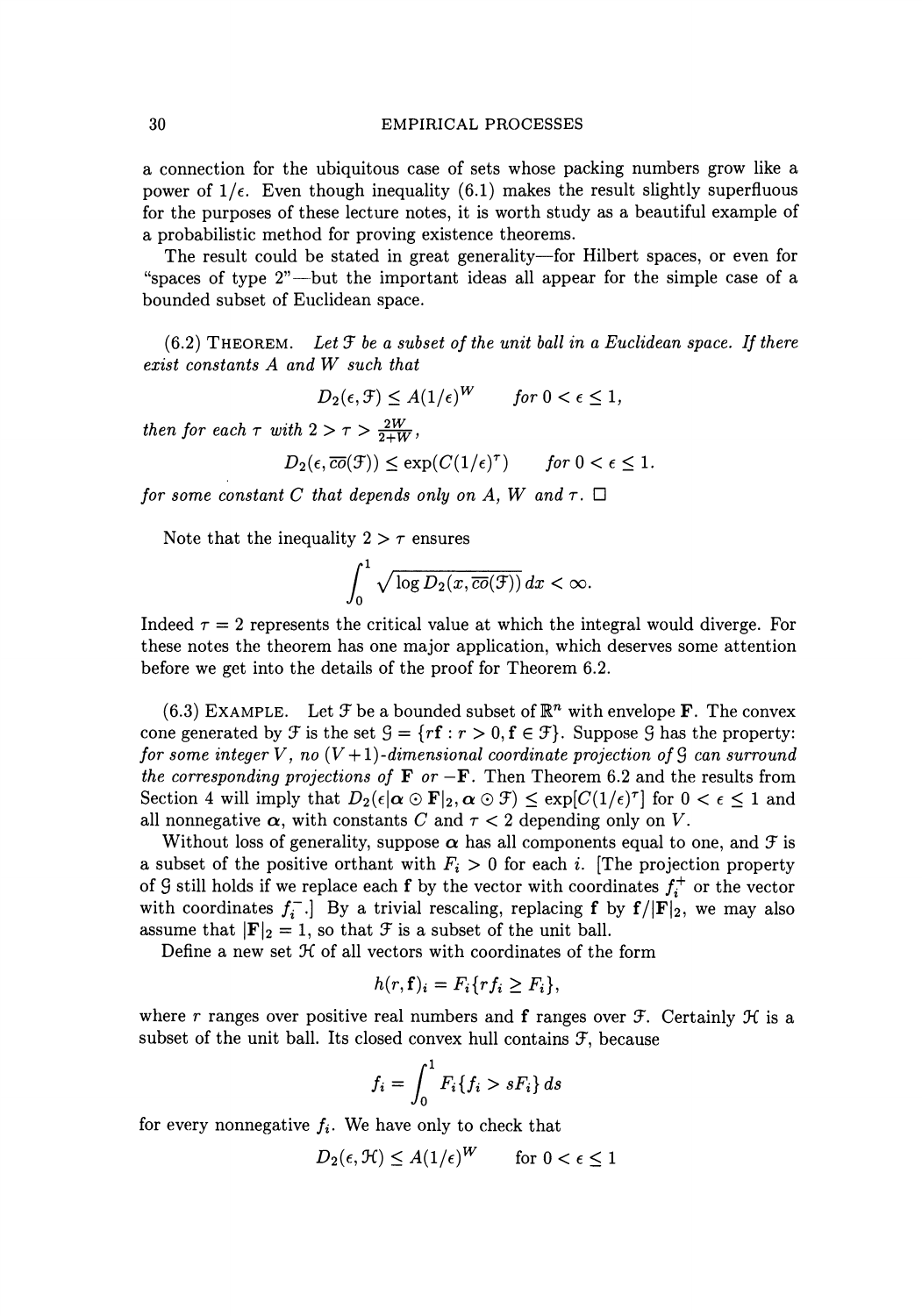then appeal to Theorem 6.2.

The geometric bound for packing numbers of  $H$  will follow from the results in Section 4 if we show that  $(V + 1)$ -dimensional proper coordinate projections of  $\mathcal H$ cannot surround any **t** in  $\mathbb{R}^{V+1}$ . Let *I* be the set of  $V + 1$  coordinates that defines the projection. Let  $J$  be the orthant of the  $I$ -projections of  $\bf{F}$  that the  $I$ -projection of  $\mathcal G$  cannot occupy. Suppose, however, that the *I*-projection of  $\mathcal H$  does surround some point t. This could happen only if  $0 < t_i < F_i$  for each *i*. For the projection of the vector  $h(r, f)$  to occupy orthant J of t we would need to have

$$
rf_i \geq F_i \quad \text{for } i \in J,
$$
  

$$
rf_i < F_i \quad \text{for } i \in I \setminus J.
$$

Increasing *r* slightly to make these inequalities strict, we would then have found a projection of a vector in  $\mathcal G$  occuping the orthant J. The contradiction establishes the desired projection property for  $H$ , and hence leads to the asserted rate of growth for the packing numbers of  $\mathcal{F}$ .  $\Box$ 

PROOF OF THEOREM 6.2. We may as well assume that  $\mathcal F$  is compact, because packing numbers for a set always agree with packing numbers for its closure. This makes  $\overline{co}(\mathcal{F})$  the same as the convex hull  $co(\mathcal{F})$ , which will slightly simplify the argument.

By a succession of approximations, we will be able to construct a set with cardinality at most  $\exp(C(1/\epsilon)^{\tau})$  that approximates each vector of  $\mathcal F$  within an  $\ell_2$ distance less than  $4\epsilon$ . With some adjustment of the constant C after replacement of  $\epsilon$  by  $\epsilon/8$ , this would give the asserted bound for the packing numbers.

In what follows the  $\ell_2$  norm will be denoted by  $|\cdot|$ , without the subscript 2.

Let  $\alpha = 2/(2+W)$ . Choose a maximal subset  $\mathcal{F}_{\epsilon}$  of points from  $\mathcal{F}$  at least  $\epsilon$ apart, then let  $\{\phi_1, \ldots, \phi_m\}$  be a maximal subset of  $\mathcal{F}_{\epsilon}$  with points at least  $\epsilon^{\alpha}$ apart. By assumption,

$$
m \le D_2(\epsilon^{\alpha}, \mathcal{F}) \le A(1/\epsilon^{\alpha})^W,
$$
  

$$
\#\mathcal{F}_{\epsilon} \le D_2(\epsilon, \mathcal{F}) \le A(1/\epsilon)^W.
$$

Notice that m is smaller than  $A(1/\epsilon)^{\tau}$ ; the exponent of  $1/\epsilon$  is  $2W/(2+W)$ , which is less than  $\tau$ . Each **f** in  $\mathcal{F}$  lies within  $\epsilon$  of some  $f^*$  in  $\mathcal{F}_{\epsilon}$ . Each finite convex combination  $\sum_{\tau} \theta(\mathbf{f}) \mathbf{f}$  lies within  $\epsilon$  of the corresponding  $\sum_{\tau} \theta(\mathbf{f}) \mathbf{f}^*$ . (Here the  $\theta(\mathbf{f})$ multipliers denote nonnegative numbers that sum to one, with  $\theta(f) \neq 0$  for only finitely many f.) It therefore suffices to construct approximations within  $3\epsilon$  to the vectors in  $co(\mathcal{F}_{\epsilon}).$ 

Because each vector in  $\mathcal{F}_{\epsilon}$  lies within  $\epsilon^{\alpha}$  of some  $\phi_i$ , there exists a partition of  $\mathcal{F}_{\epsilon}$  into subsets  $\mathcal{E}_{1}, \ldots, \mathcal{E}_{m}$  for which

(6.4) 
$$
|\mathbf{f} - \phi_i| \leq \epsilon^{\alpha} \quad \text{if } \mathbf{f} \in \mathcal{E}_i.
$$

Each convex combination  $\Sigma \theta(\mathbf{f}) \mathbf{f}$  from  $co(\mathcal{F}_{\epsilon})$  can then be reexpressed as a convex combination of vectors from the convex hulls  $co(\mathcal{E}_i)$ :

$$
\sum_{\mathbf{f}\in\mathcal{F}_{\epsilon}}\theta(\mathbf{f})\mathbf{f}=\sum_{i\leq m}\lambda_i\mathbf{e}_i,
$$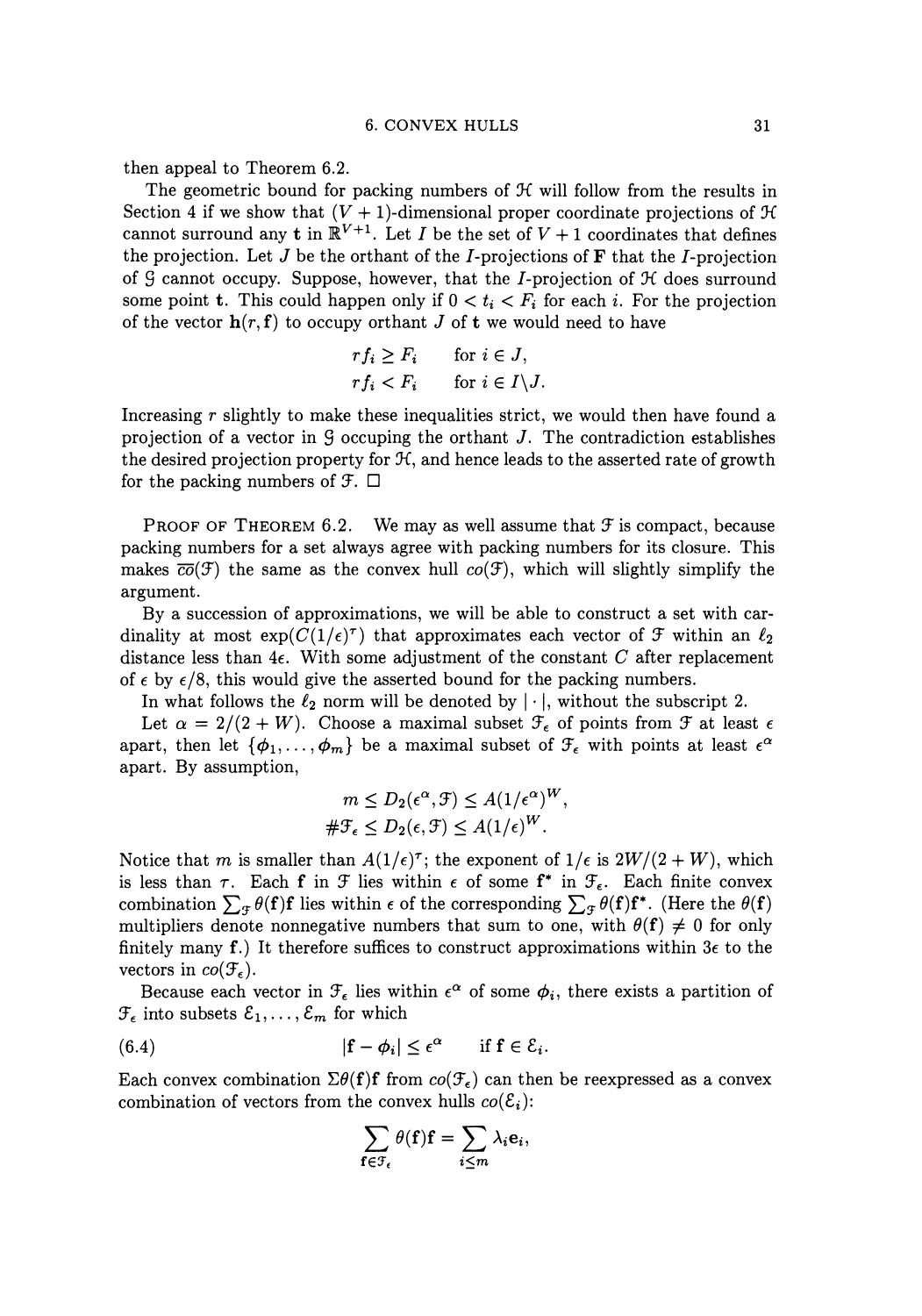where

$$
\lambda_{\imath} = \sum_{\mathbf{f} \in \mathcal{E}_{\imath}} \theta(\mathbf{f})
$$

and

$$
\mathbf{e}_i = \sum_{\mathbf{f} \in \mathcal{E}_i} \frac{\theta(\mathbf{f})}{\lambda_i} \mathbf{f}.
$$

Here the vector  $\lambda$  of convex weights ranges over the m-dimensional simplex

$$
\Lambda = \{ \lambda \in \mathbb{R}^m : \lambda_i \ge 0 \quad \text{for all } i, \text{ and } \sum_i \lambda_i = 1 \}.
$$

Because  $\mathcal{E}_i$  lies inside the unit ball,

$$
\left|\sum_{i\leq m}\lambda_i\mathbf{e}_i-\sum_{i\leq m}\mu_i\mathbf{e}_i\right|\leq \sum_{i\leq m}|\lambda_i-\mu_i|.
$$

We can therefore approximate each point in  $co(\mathcal{F}_{\epsilon})$  within  $\epsilon$  by means of a convex combination with weights  $\lambda$  chosen from a maximal subset  $\Lambda_{\epsilon}$  of points from  $\Lambda$  at least  $\epsilon$  apart in  $\ell_1$  distance. Notice that

$$
\#\Lambda_{\epsilon}\leq (4/\epsilon)^m,
$$

because the  $\ell_1$  balls of radius  $\epsilon/2$  about each point in  $\Lambda_{\epsilon}$  are pairwise disjoint, and their union lies within an  $\ell_1$  ball of radius 2.

Fix a  $\lambda$  in  $\Lambda_{\epsilon}$ . Define positive integers  $n(1), \ldots, n(m)$  by

$$
\lambda_i(1/\epsilon)^{2-2\alpha} < n(i) \leq 1 + \lambda_i(1/\epsilon)^{2-2\alpha}.
$$

Let  $\Phi(\lambda)$  denote the set of all convex combinations

$$
\sum_{i\leq m}\lambda_i\overline{\mathbf{y}}_i
$$

with  $\bar{y}_i$  a simple average of  $n(i)$  vectors from  $\mathcal{E}_i$ . Its cardinality is bounded by the number of ways to choose all the averages,

$$
\#\Phi(\lambda) \leq \prod_{i\leq m} (\#\mathcal{F}_{\epsilon})^{n(i)}.
$$

The upper bound has logarithm less than

$$
\sum_{i \le m} n(i) \log[A(1/\epsilon)^W] \le (m + (1/\epsilon)^{2-2\alpha}) \log[A(1/\epsilon)^W].
$$

The nicest part of the argument will show, for each  $\lambda$ , that each convex combination  $\sum_i \lambda_i$ **e**, from  $co(\mathcal{F}_{\epsilon})$  can be approximated within  $2\epsilon$  by a vector in  $\Phi(\lambda)$ . Hence the union of the  $\Phi(\lambda)$  as  $\lambda$  ranges over  $\Lambda_{\epsilon}$  will approximate to the whole of  $co(\mathcal{F}_{\epsilon})$ within  $3\epsilon$ . The cardinality of this union is at most

$$
(\#\Lambda_{\epsilon})\max_{\lambda\in\Lambda_{\epsilon}}\#\Phi(\lambda),
$$

which has logarithm less than

$$
m\log(4/\epsilon) + [m + (1/\epsilon)^{2-2\alpha}] \log[A(1/\epsilon)^W].
$$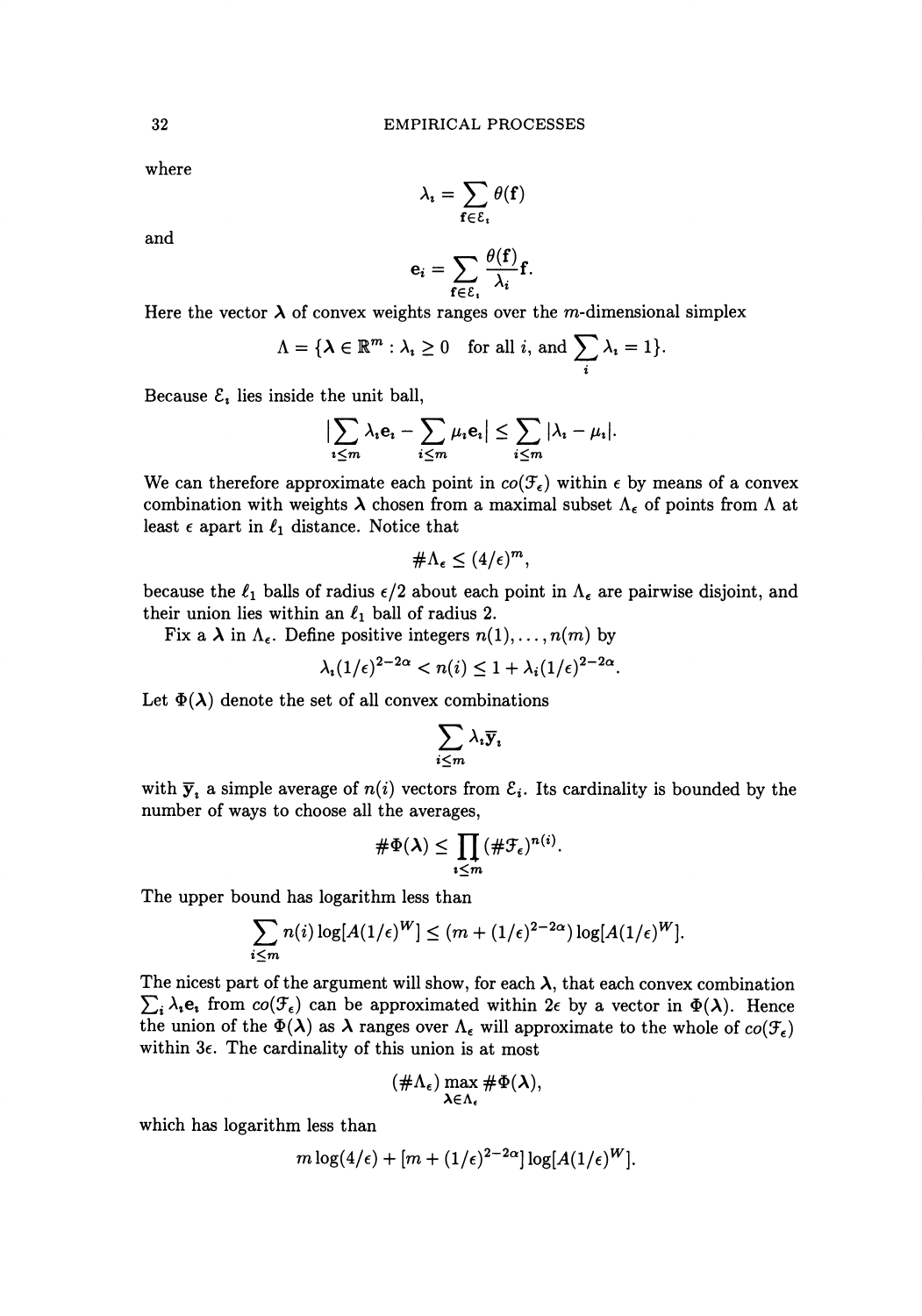The small interval between  $\tau$  and

and  
\n
$$
\frac{2W}{2+W} = \alpha W = 2 - 2\alpha
$$

absorbs the factors of  $log(1/\epsilon)$ , leading to the desired bound,  $C(1/\epsilon)^\tau$ , for an appropriately large constant C.

It remains only to prove the assertion about the approximation properties of  $\Phi(\lambda)$ , for a fixed  $\lambda$  in  $\Lambda_{\epsilon}$ . Given  $e_i$  from  $co(\mathcal{E}_i)$ , we need to find simple averages  $\overline{y}_i$ of  $n(i)$  vectors from  $\mathcal{E}_i$  such that

$$
\Big|\sum_{i\leq m}\lambda_i\mathbf{e_i}-\sum_{i\leq m}\lambda_i\overline{\mathbf{y}}_i\Big|\leq 2\epsilon.
$$

Existence of such  $\overline{y}_i$  will be established probabilistically, by means of randomly generated vectors  $\overline{Y}_i$  for which

$$
\mathbb{P}\bigl|\sum_{i\leq m}\lambda_i\mathbf{e}_i-\sum_{i\leq m}\lambda_i\overline{\mathbf{Y}}_i\bigr|^2\leq 4\epsilon^2.
$$

Some realization of the  $\overline{Y}_i$  must satisfy the desired inequality.

Each  $e_i$ , as a vector in  $co(\mathcal{E}_i)$ , has a representation as a convex combination

$$
\mathbf{e}_{i}=\sum_{\mathbf{f}\in\mathcal{E}_{i}}p_{i}(\mathbf{f})\mathbf{f}.
$$

Interpret  $p_i(\cdot)$  as a probability distribution on  $\mathcal{E}_i$ . Generate independent random vectors  $Y_{ij}$ , for  $j = 1, ..., n(i)$  and  $i = 1, ..., m$ , with

$$
\mathbb{P}\{\mathbf{Y}_{ij} = \mathbf{f}\} = p_i(\mathbf{f}) \quad \text{for } \mathbf{f} \in \mathcal{E}_i.
$$

By this construction and inequality (6.4),

$$
\begin{aligned} \mathbb{P}\mathbf{Y}_{ij} &= \mathbf{e}_i, \\ \mathbb{P}|\mathbf{Y}_{ij} - \mathbf{e}_i|^2 &\leq (\operatorname{diam} \mathcal{E}_i)^2 \leq 4\epsilon^{2\alpha}. \end{aligned}
$$

Define  $\overline{Y}_i$  to be the average of the  $Y_{ij}$  for  $j = 1, ..., n(i)$ . With independence accounting for the disappearance of the crossproduct terms we get

$$
\mathbb{P}\left|\sum_{i\leq m}\lambda_i(\mathbf{e}_i-\overline{\mathbf{Y}}_i)\right|^2=\sum_{i\leq m}\lambda_i^2\mathbb{P}|\mathbf{e}_i-\overline{\mathbf{Y}}_i|^2
$$

$$
\leq \sum_{i\leq m}\lambda_i^24\epsilon^{2\alpha}/n(i).
$$

Our choice of  $n(i)$  lets us bound  $\lambda_i/n(i)$  by  $\epsilon^{2-2\alpha}$ , then sum over the remaining  $\lambda_i$ to end up with the desired  $4\epsilon^2$ .  $\Box$ 

To generalize the result to subsets  $f$  of more general normed linear spaces, we would need only to rejustify the last few assertions in the proof regarding the  $\overline{Y}_i$ . Certainly the necessary cancellations are still valid for any Hilbert space. Type 2 spaces (Araujo and Giné 1980, page 158) enjoy a similar bound for  $\mathcal{L}^2$  norms of sums of independent random elements, essentially by definition of the type 2 property.